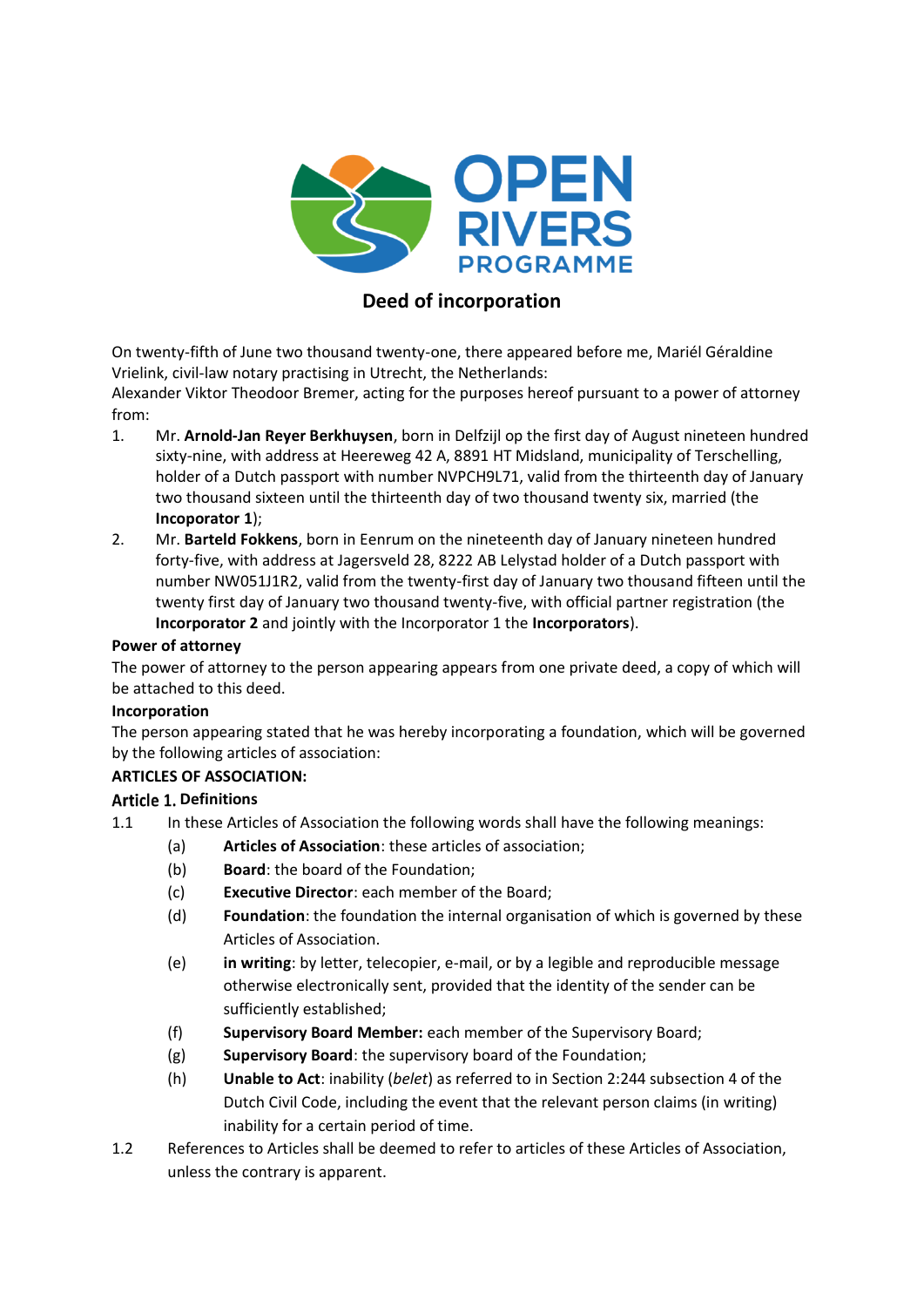1.3 Unless the contrary is apparent, a reference to a term or word in the singular includes a reference to the plural of such term or word and vice versa.

# Article 2. Name and official seat

- 2.1 The name of the Foundation is: **Stichting European Open Rivers Programme**.
- 2.2 The official seat of the Foundation is in the municipality of Amsterdam.

# **Objects and assets**

- 3.1 The objects of the Foundation are to restore endangered European rivers by supporting interventions that lead to the removal of dams and the restoration of river flow and biodiversity, and furthermore, to do everything that is related to the above or may be conducive thereto.
- 3.2 The foundation seeks to achieve these objects by:
	- (a) delivering a programme that issues grants and loans to third parties to remove dams or to do everything that is related or may be conducive thereto;
	- (b) supporting enabling activities that result in dam removal;
	- (c) promoting the programme referred to under (a);
	- (d) identifying and attracting funders for the programme referred to under (a);
	- (e) and furthermore, to do everything that is related to the above or may be conducive thereto.
- 3.3 The foundation operates on a non-profit basis.
- 3.4 The assets of the Foundation shall be constituted by:
	- (a) gifts, inheritances and bequests;
	- (b) subsidies and donations;
	- (c) all other acquisitions and income.

# **Board: appointment, suspension and resignation**

- 4.1 The Board shall consist of one or more Executive Directors. Both individuals and legal entities can be Executive Directors. Supervisory Board Members cannot be appointed as Executive Directors.
- 4.2 Executive Directors are appointed by the Supervisory Board.
- 4.3 Vacancies that may arise shall be filled at the earliest opportunity. An incomplete Board shall retain its authorities.
- 4.4 Each Executive Director can be suspended by the Supervisory Board at any time for a period of no more than three months. If following a suspension, no resolution is adopted on dismissal within three months, the suspension shall end by the end of that period.
- 4.5 The Board may appoint a chairman from its midst.
- 4.6 Each Executive Director can be dismissed by the court in cases provided for by law.
- 4.7 An Executive Director further ceases to hold office:
	- (a) upon death;
	- (b) upon voluntary resignation;
	- (c) upon his dismissal by the Supervisory Board;
	- (d) upon his appointment as Supervisory Board Member;
	- (e) upon being declared bankrupt, applying for a suspension of payments or petitioning for application of the debt restructuring provision referred to in the Dutch Bankruptcy Act;
	- (f) upon the appointment of a custodian to administer the Executive Director's affairs or upon a court decision pursuant to which one or more of the assets of the Executive Director are placed under curatorship;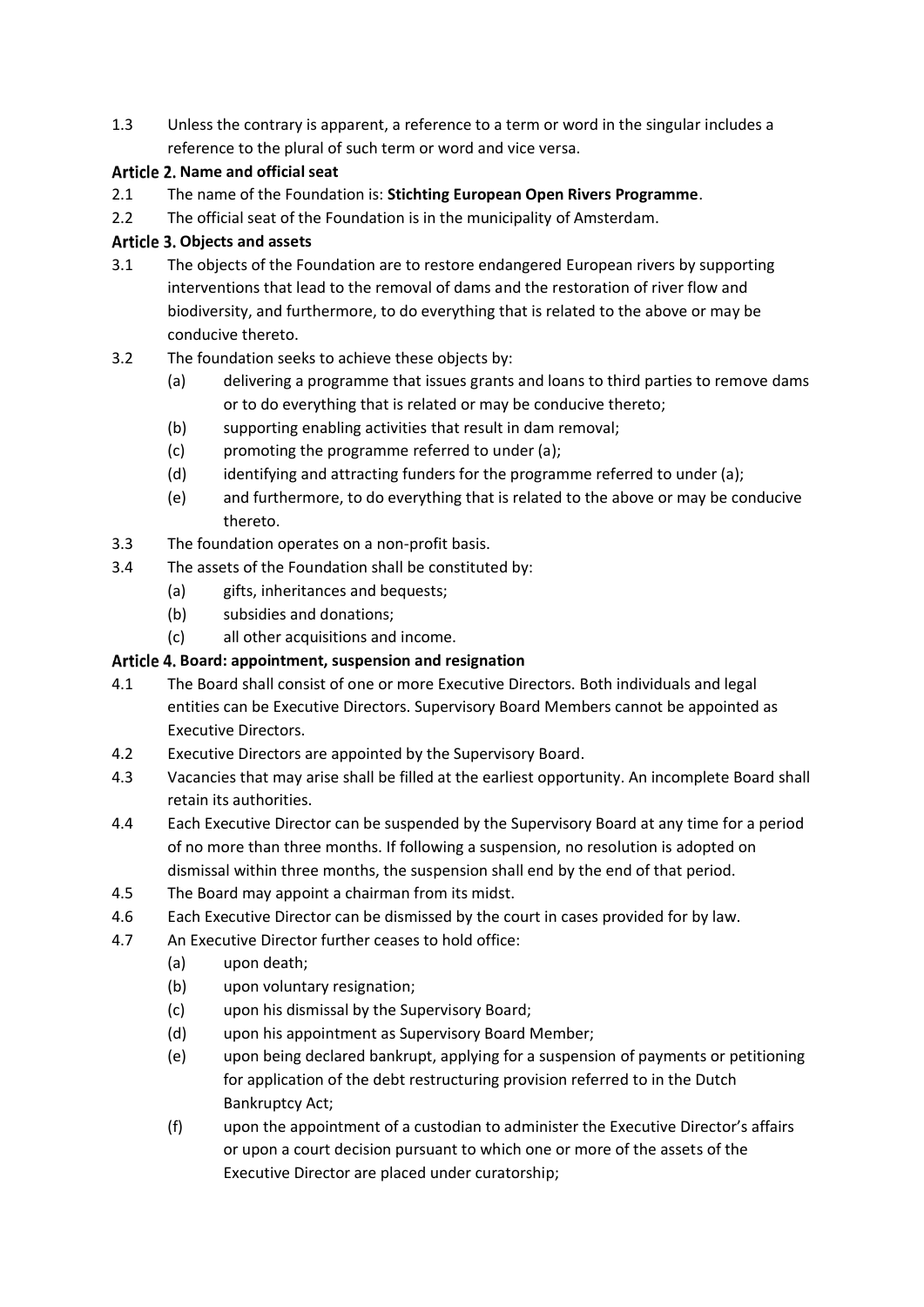- $(g)$  if the Executive Director is a legal entity: upon ceasing to exist pursuant to a merger, demerger or dissolution.
- 4.8 The authority to establish the remuneration and conditions of employment for Executive Directors is vested in the Supervisory Board.
- 4.9 In the event an Executive Director being Unable to Act, the remaining Executive Director(s) shall temporarily be entrusted with the management of the Foundation. In the event all Executive Directors are Unable to Act, the Foundation shall temporarily be managed by one or more other persons appointed to that effect by the Supervisory Board.

### **Board: duties and powers**

- 5.1 The Board shall be entrusted with the management of the Foundation. In performing their duties, the Executive Directors shall act in accordance with the interests of the Foundation and the organisation connected with it.
- 5.2 The Board shall, subject to the approval of the Supervisory Board, be authorized to resolve to enter into agreements to purchase, alienate or encumber registered property and to enter into agreements whereby the Foundation binds itself as surety or joint and several co debtor or guarantees or secures the debts of a third party as well as to represent the Foundation in such transactions.
- 5.3 The Foundation may accept inheritances only under the privilege of inventory.

### **Board meetings: notice and venue**

- 6.1 In case the Board exists of multiple Executive-Directors, Board meetings shall be held as often as an Executive Director or the Supervisory Board deems such necessary. At least one Board meeting shall be held or at least once a decision shall be made in accordance with Articl[e 9.7](#page-3-0) during each financial year.
- 6.2 Notice of Board meetings shall be given by an Executive Director or the Supervisory Board. Notice of the meeting shall be given in writing and no later than on the eighth day before the date of the meeting.

The notice of the meeting shall specify the subjects to be discussed.

- 6.3 Board meetings are to be held at the place determined by the person providing notice of the meeting.
- 6.4 Board meetings may be held by means of an assembly of its members in person at a formal meeting or by conference call, "video conference" or by any other means of communication, provided that all Executive Directors participating in such meeting are able to communicate with each other simultaneously. Participation in a meeting held in any of the above ways shall constitute presence at such meeting.

### **Board meetings: admittance**

- 7.1 Board meetings may be attended by Executive Directors and those permitted by the Executive Directors attending the meeting.
- 7.2 Executive Directors may be represented at a meeting by another Executive Director authorized in writing. An Executive Director may not represent more than one other Executive Director at a meeting.

### **Board meetings: chairperson and secretary**

- 8.1 The Board meetings shall be presided over by the chairperson of the Board; in his absence the meeting shall itself provide leadership. Until such appointment is made the eldest Executive Director present at the meeting shall act as chairperson of the meeting.
- 8.2 The chairperson of the meeting shall appoint a secretary for the meeting.
- 8.3 The secretary of a meeting shall keep minutes of the proceedings at the Board meeting. The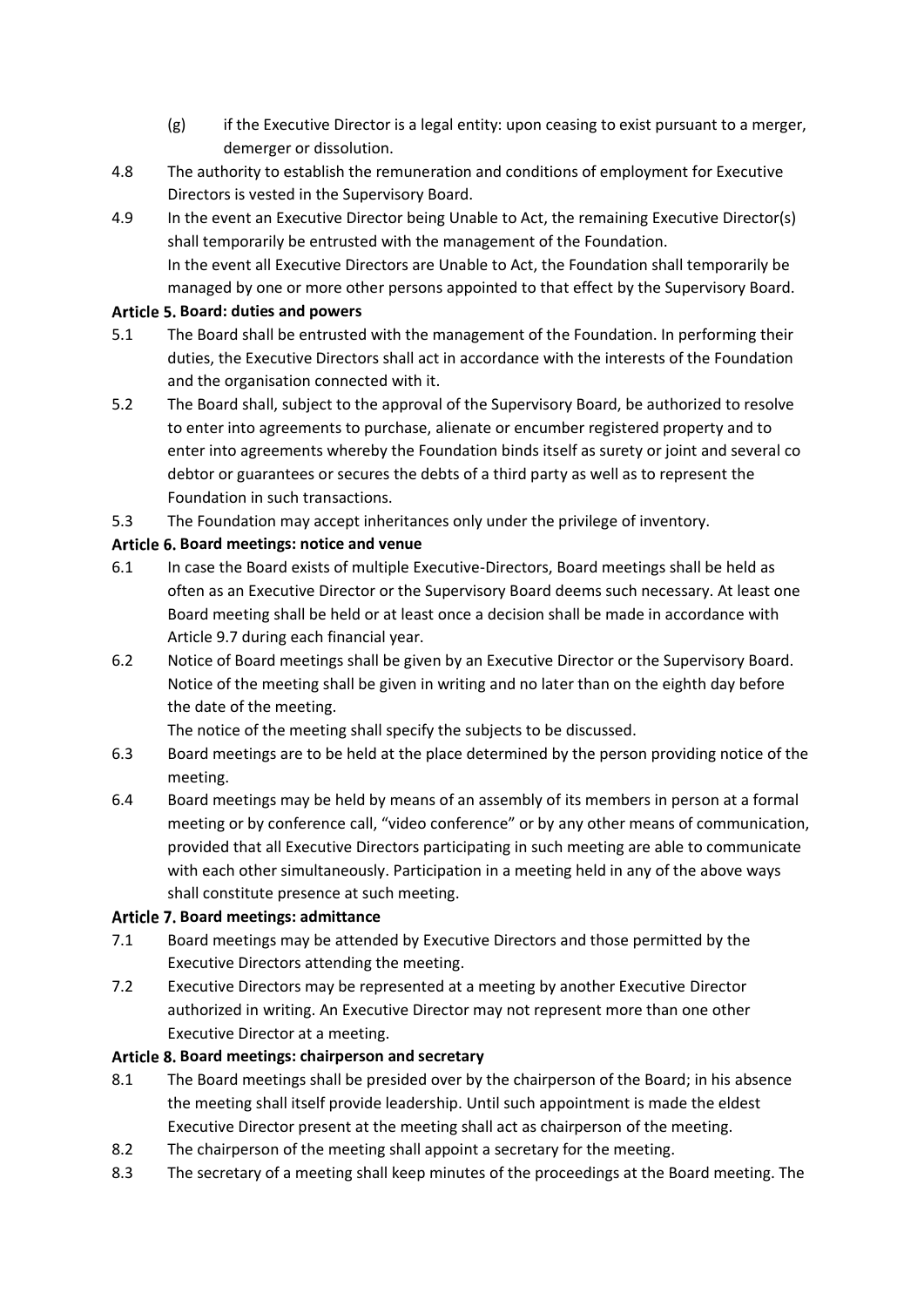minutes shall be adopted by the Board, at the same meeting or at the next meeting.

## **Board resolutions**

- 9.1 Within the Board, each Executive Director may cast one vote.
- 9.2 To the extent that the law or these Articles of Association do not require a qualified majority, all resolutions of the Board shall be adopted by more than half of the votes cast.
- <span id="page-3-2"></span>9.3 Blank and invalid votes shall not be counted as votes.
- 9.4 If there is a tie in voting, the proposal shall be deemed to have been rejected.
- 9.5 All voting shall take place orally. However, the chairperson of the meeting is entitled to decide that votes be cast in writing. In cases of votes on persons, each Executive Director present at the meeting may demand a vote in writing. Voting in writing shall take place by means of unsigned ballot papers.
- <span id="page-3-3"></span>9.6 If the formalities for convening and holding of Board meetings, as prescribed by law or these Articles of Association, have not been complied with, valid resolutions by the Board may only be adopted in a meeting if all Executive Directors are present or represented at the meeting and have consented to the decision-making process taking place.
- <span id="page-3-0"></span>9.7 Board resolutions may also be adopted in a manner other than at a meeting, provided that all Executive Directors have given consent to such decision-making process in writing. The votes shall be cast in writing.
- 9.8 The Board may, subject to the approval of the Supervisory Board, establish rules regarding its decision-making process and working methods.
- 9.9 An Executive Director shall not participate in deliberations and the decision-making process in the event of a direct or indirect personal conflict of interest between that Executive Director and the Foundation and the organisation connected with it. If there is such personal conflict of interest in respect of all Executive Directors, the resolution shall be adopted by the Supervisory Board.

# <span id="page-3-1"></span>Article 10. Approval of Board resolutions and conflict of interest

- 10.1 The Board needs the approval of the Supervisory Board for a resolution to:
	- (a) to establish or amend a policy plan of the Foundation;
	- (b) to establish or amend strategy(plans) of the Foundation;
	- (c) to establish or amend an annual plan and budget;
	- (d) to recruit and employ new employees;
	- (e) awarding a grant or loan;
	- (f) to issue grants or loans;
- 10.2 The Supervisory Board may require Board resolutions to be subject to its approval. The Board shall be notified in writing of such resolutions, which shall be clearly specified.
- 10.3 A resolution of the Board with respect to a matter involving a direct or indirect personal conflict of interest between one or more Executive Directors and the Foundation and the organisation connected with it shall be subject to the approval of the Supervisory Board.
- 10.4 The absence of approval by the Supervisory Board of a resolution as referred to in this [Article 10](#page-3-1) shall not affect the authority of the Board or its members to represent the Foundation.

### **Article 11. Representation**

- 11.1 The Foundation shall be represented by the Board.
- 11.2 The Board may appoint officers with general or limited power to represent the Foundation. Each officer shall be competent to represent the Foundation, subject to the restrictions imposed on him. The Board shall determine each officer's title. Such officers may be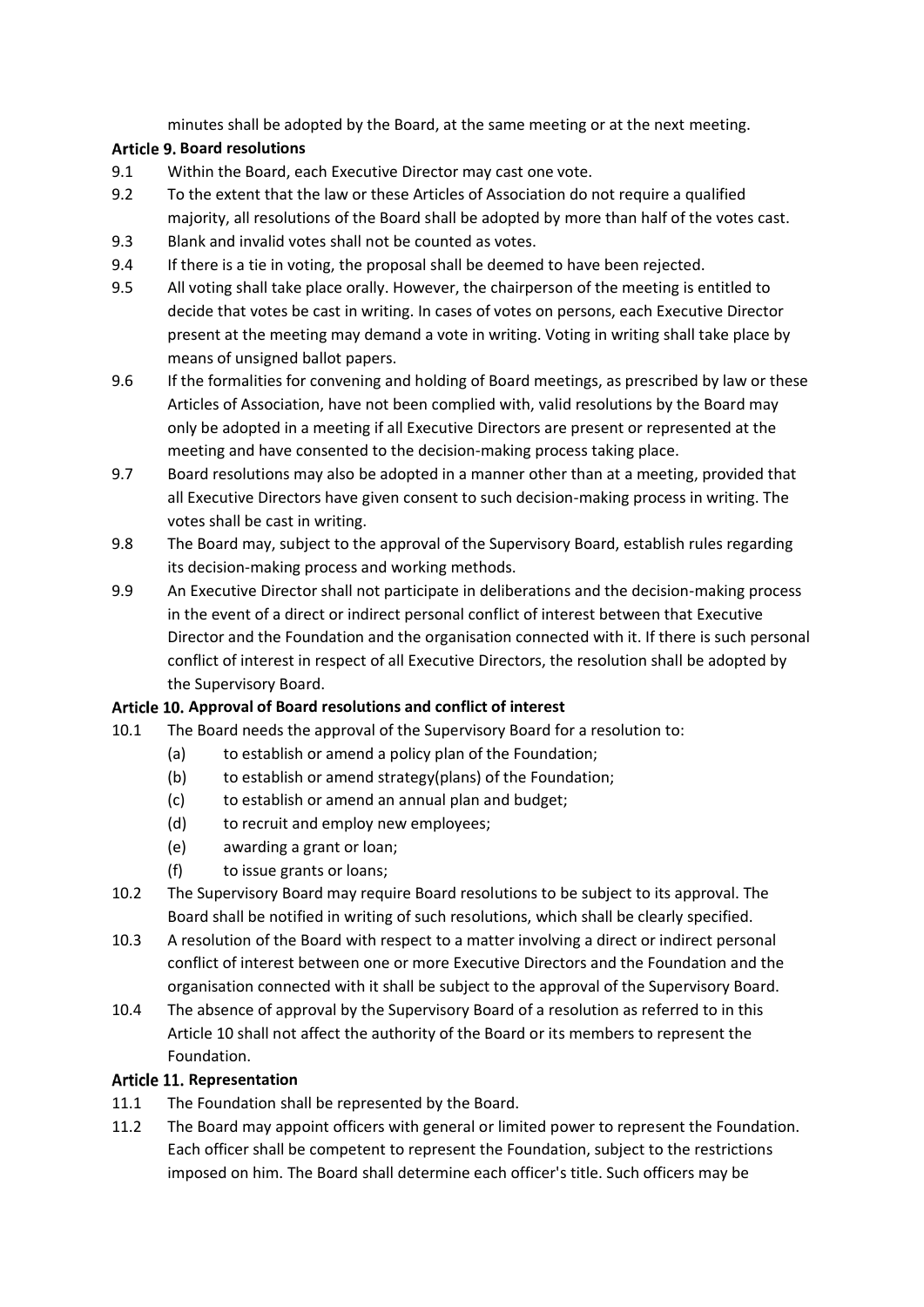registered at the Dutch trade register, indicating the scope of their power to represent the Foundation.

### **Supervisory Board: appointment and resignation**

- 12.1 The Foundation shall have a Supervisory Board consisting of at least three individuals.
- 12.2 Supervisory Board Members are appointed by the Supervisory Board. The Supervisory Board may grant one Supervisory Board Member the title chairman of the Supervisory Board.
- 12.3 Vacancies that may arise shall be filled at the earliest opportunity. An incomplete Supervisory Board shall retain its authorities.
- 12.4 A Supervisory Board Member further ceases to hold office:
	- (a) upon death;
	- (b) upon voluntary resignation;
	- (c) upon his dismissal by the Supervisory Board;
	- (d) upon being declared bankrupt, applying for a suspension of payments or petitioning for application of the debt restructuring provision referred to in the Dutch Bankruptcy Act;
	- (e) upon the appointment of a custodian to administer the Supervisory Board Member's affairs or upon a court decision pursuant to which one or more of the assets of the Supervisory Board Member are placed under curatorship.
- 12.5 The Supervisory Board may establish a non-excessive remuneration for Supervisory Board Members. Supervisory Board Members are entitled to reimbursement of expenses reasonably incurred by them in the performance of their duties.
- 12.6 In the event a Supervisory Board Member is absent or being Unable to Act, the remaining Supervisory Board Member(s) shall temporarily be entrusted with the tasks and duties of the Supervisory Board.

In the event all Supervisory Board members are absent or being Unable to Act, one or more persons who have been designated in writing in advance by the Supervisory Board for an indefinite period of time will be temporarily entrusted with the tasks and duties of the Supervisory Board. The reassessment of this designation must be scheduled as a subject on the agenda of a meeting of the Supervisory Board at least once per calendar year. If and as long as no new designation is made, the original designation will remain in full force and effect.

### **Supervisory Board: duties**

- 13.1 The Supervisory Board shall have the duty to supervise the policies of the Board and the general course of affairs in the Foundation and the organisation connected with it. The Supervisory Board shall assist the Board by giving advice. In performing their duties, the Supervisory Board Members shall act in accordance with the interests of the Foundation and the organisation connected with it.
- 13.2 The Board shall supply the Supervisory Board in due time with the information required for the performance of its duties.

### Article 14. Supervisory Board meetings: notice and venue

- 14.1 Supervisory Board meetings shall be held as often as the Board or a Supervisory Board Member deems such necessary. At least four (4) Supervisory Board meeting shall be held or at least once a decision shall be made in accordance with Article [17.4](#page-5-0) during each financial year.
- 14.2 Notice of Supervisory Board meetings shall be given by a Supervisory Board Member. Notice of the meeting shall be given in writing and no later than on the eighth day before the date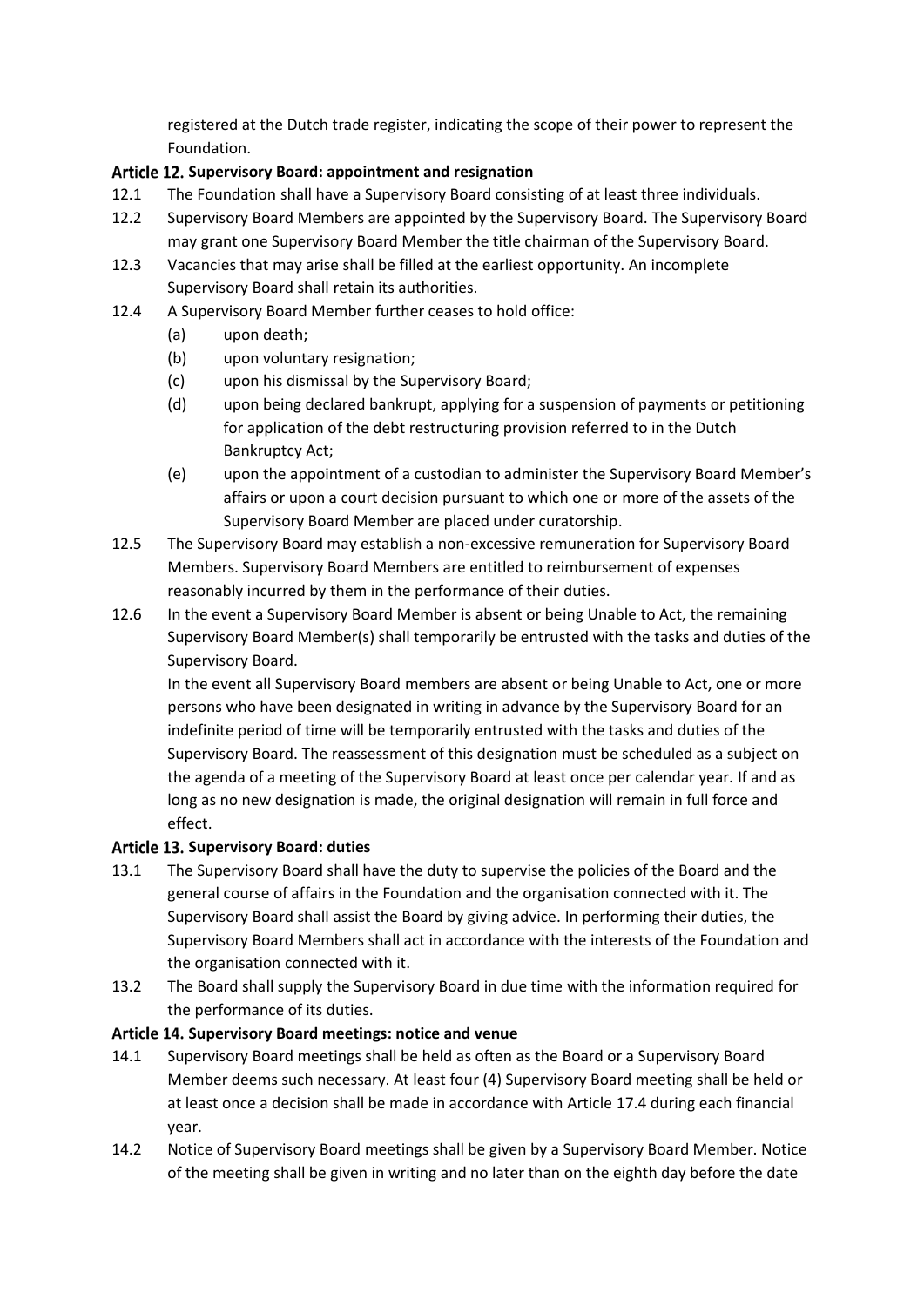of the meeting.

The notice of the meeting shall specify the subjects to be discussed.

- 14.3 Supervisory Board meetings are to be held at the place determined by the person convening the meeting.
- 14.4 Meetings of the Supervisory Board may be held by means of an assembly of its members in person at a formal meeting or by conference call, "video conference" or by any other means of communication, provided that all Supervisory Board Members participating in such meeting are able to communicate with each other simultaneously. Participation in a meeting held in any of the above ways shall constitute presence at such meeting.

### **Supervisory Board meetings: admittance and combined meeting**

- 15.1 The Supervisory Board meetings may be attended by Supervisory Board Members and those permitted by the Supervisory Board Members attending the meeting.
- 15.2 Supervisory Board Members may be represented at a meeting by another Supervisory Board Member authorized in writing. A Supervisory Board Member may not represent more than one other Supervisory Board Member at a meeting.
- 15.3 The Supervisory Board shall meet with the Board as often as the Supervisory Board or the Board deems such necessary.

### Article 16. Supervisory Board meetings: chairperson and secretary

- 16.1 The Supervisory Board meetings shall be presided over by the chairperson of the Supervisory Board. In his absence the meeting shall itself provide leadership. Until such appointment is made the eldest Supervisory Board Member present at the meeting shall act as chairperson of the meeting.
- 16.2 The chairperson of the Supervisory Board shall appoint a secretary for the meeting.
- 16.3 The secretary of a meeting shall keep minutes of the proceedings at the Supervisory Board meeting. The minutes shall be adopted by the board, at the same meeting or at the next meeting.

### **Article 17. Resolution of the Supervisory Board**

- 17.1 Within the Supervisory Board each Supervisory Board Member may cast one vote.
- 17.2 To the extent that the law or these Articles of Association do not require a qualified majority, all resolutions of the Supervisory Board shall be adopted by more than half of the votes cast.

The Supervisory Board may only adopt valid resolutions during its meetings, if more than half of the Supervisory Board Members in office are present or represented at the meeting.

- 17.3 The Articles [9.3](#page-3-2) throug[h 9.6](#page-3-3) shall apply correspondingly to the decision-making of the Supervisory Board.
- <span id="page-5-0"></span>17.4 Supervisory Board resolutions may also be adopted in a manner other than at a meeting, provided that all Supervisory Board Members have given consent to such decision-making process in writing. The votes shall be cast in writing.
- 17.5 The Supervisory Board may establish rules regarding its decision-making process and working methods.
- 17.6 A Supervisory Board Member shall not participate in deliberations and the decision-making process in the event of a direct or indirect personal conflict of interest between that Supervisory Board Member and the Foundation and the organisation connected with it. If there is such personal conflict of interest in respect of all Supervisory Board Members, the Supervisory Board shall maintain its authority and the considerations for the resolution shall be set forth in writing.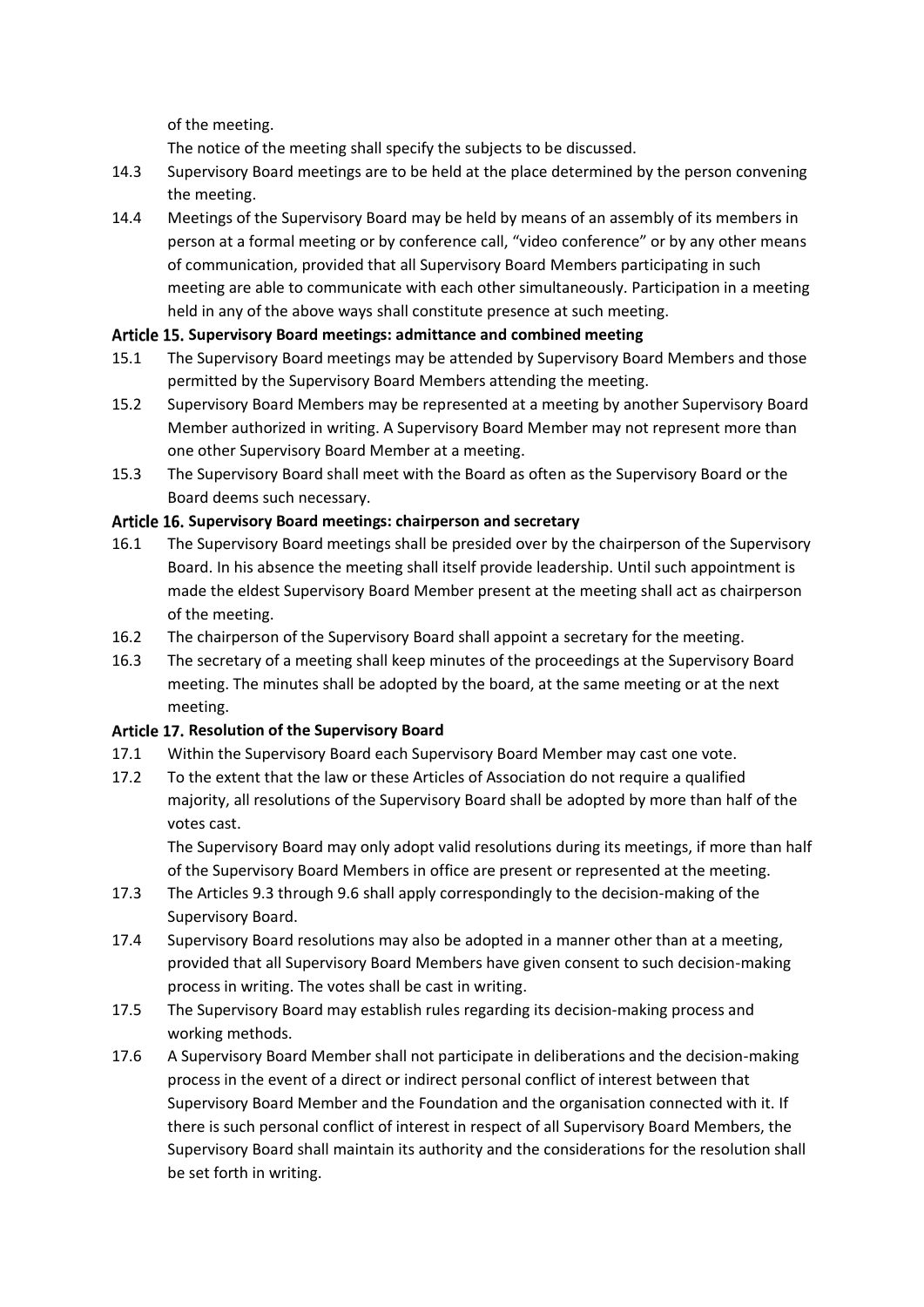### **Article 18. Commission**

- 18.1 The Board may decide to establish committees. Committees may be temporary or of a more or less permanent nature. The composition of each committee, the way in which its members are appointed and dismissed, the task and powers as well as the way in which decisions are taken within these committees shall be arranged - whether or not by separate regulations - by the Board.
- 18.2 If two or more committees have been established by the Board, the Board may appoint a committee coordinator from among its members.

#### **Financial year and annual accounts**

- 19.1 The Foundation's financial year shall be the calendar year.
- 19.2 The Board shall keep records pertaining to the financial position and the activities of the Foundation, in conformity with the requirements ensuing from the activities of the Foundation and shall keep the books, documents and other data carriers relating thereto in such a way that the Foundation's rights and obligations can be determined at all times.
- <span id="page-6-0"></span>19.3 The Board shall prepare and make available a paper version of a balance sheet and profit and loss account every year, within six months of the end of the relevant financial year. The balance sheet and the profit and loss account shall be signed by all Executive Directors and all Supervisory Board Members.
- 19.4 Before proceeding to adopt the documents referred to in Articl[e 19.3,](#page-6-0) the Supervisory Board may have them examined by an accountant designated by the Supervisory Board. The accountant shall report to the Supervisory Board on the result of his examination and shall inform the Board of his examination.
- 19.5 The Board is obliged to keep the books, documents and other data carriers referred to in the above paragraphs for a period of seven years.

#### **Amendment of the Articles of Association**

- <span id="page-6-1"></span>20.1 The Board shall, subject to the approval of the Supervisory Board, be authorized to amend these Articles of Association by resolution adopted in a meeting in which all Executive Directors are present or represented. If, at a meeting in which a resolution to amend these Articles of Association is to be discussed, not all Executive Directors are present or represented, a second meeting shall be called to be held no earlier than two weeks and no later than four weeks after the first meeting. At such second meeting, irrespective of the number of Executive Directors present or represented, a valid resolution with respect to the proposal presented for discussion at the first meeting may be adopted.
- 20.2 A copy of the proposal, containing the verbatim text of the proposed amendment, shall be attached to the notice of the meeting in which an amendment of the Articles of Association is to be discussed.
- 20.3 An amendment of these Articles of Association shall only take effect after a notarial deed thereof has been drawn up. Each Executive Director severally shall be authorized to have said deed executed.

#### **Article 21. Dissolution**

- 21.1 The Foundation may be dissolved pursuant to a resolution to that effect by the Board, which resolution is subject to the prior approval of the Supervisory Board,
- 21.2 Articl[e 20.1](#page-6-1) shall apply by analogy to a Board resolution to dissolve the Foundation.
- 21.3 If the Foundation is dissolved pursuant to a resolution of the Board, the Executive Directors shall become liquidators of the dissolved Foundation's property. The Supervisory Board may decide to appoint one or more other persons as liquidators.